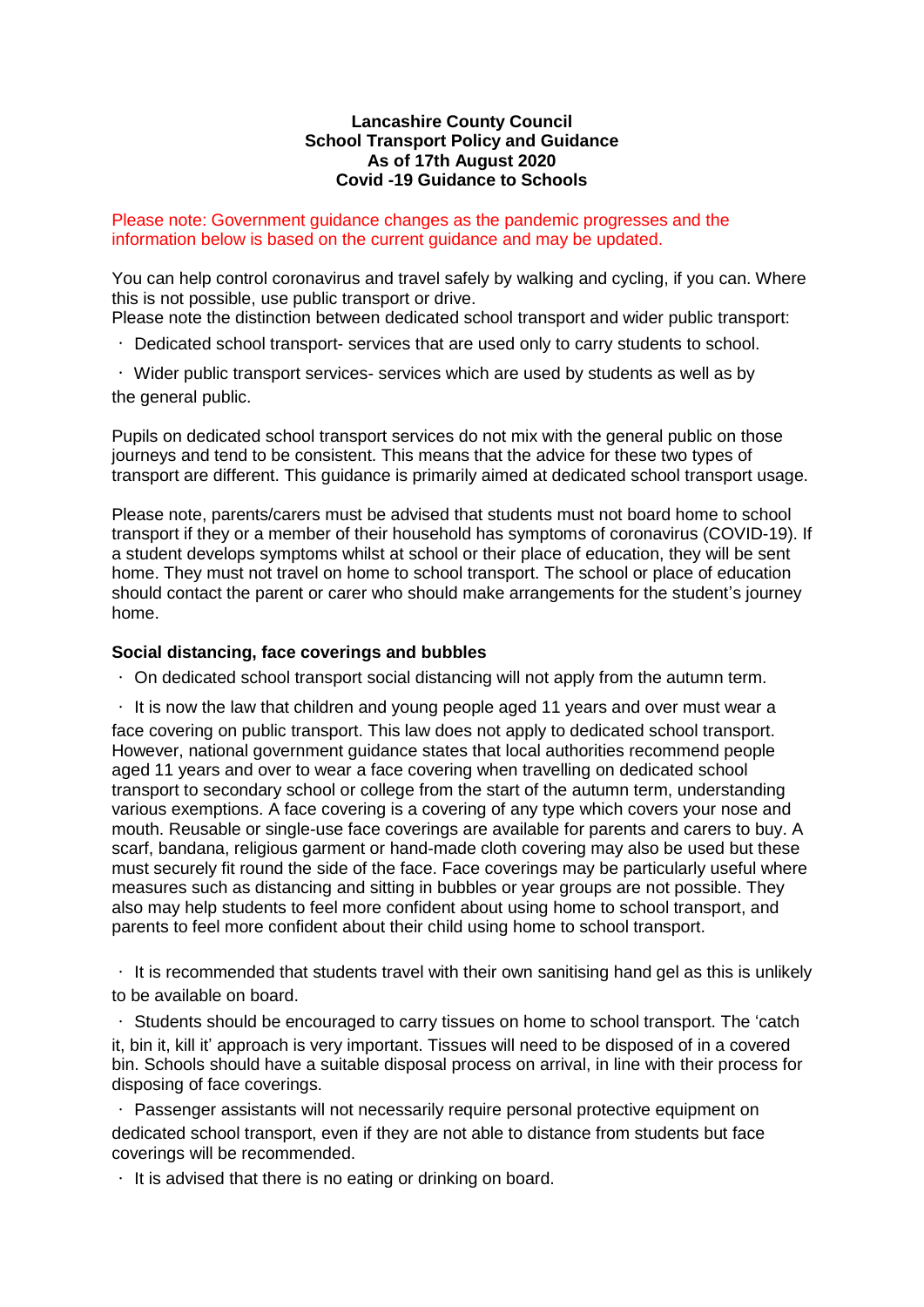Students should try to talk at low levels and refrain from shouting.

### **School bus fares/passes and test and trace**

- $\cdot$  All students will be required to show their valid pass/season ticket or pay their exact fare from the autumn term.
- It has always been imperative that students only use the service that is shown on their pass/season ticket. It is more so important that they continue to follow this rule for test and trace purposes.
- Schools have been asked to keep daily records of students who have paid a fare on board the bus and which service number they used. Consistency is very important for test and trace purposes in case there is a COVID-19 related incident and the school needs information. Students should refrain from changing services during the same day- i.e try to use the same service to and from school.
- It is also important that the correct fare is used in order to minimise cash handling. Please see below for fare prices.

|                                           | Single | Return |
|-------------------------------------------|--------|--------|
| Journeys up to 3miles<br>£1.60 £3.00      | £1.60  | £3.30  |
| Journeys between 3-8<br>miles £2.30 £4.10 | £2.30  | £4.10  |
| Journeys over 8 miles<br>£2.80 £5.20      | £2.80  | £5.20  |

Where dedicated school transport is shared with students attending different schools students should try to sit together based on the school that they are attending and abide by the other principles within this document. If possible children should also sit within their school bubble.

# **Wider public transport services**

- Social distancing and the mandatory wearing of face coverings of those people 11 years and over still applies on wider public transport which is obviously challenging for students who travel to school by this means. If a student uses a public transport service which is used by students as well as by the general public they must follow the guidance for passengers set by government which can be found here: <https://www.gov.uk/guidance/coronavirus-covid-19-safer-travel-guidance-forpassengers>
	- The county council has been working with schools to survey parents and students to understand the demand for public transport amongst students. The survey results have been provided to public transport operators so that they can attempt to understand what safety measures could be put in place and deal with the capacity. Students that use these services should abide by national guidance and check with their operator for more specific information. In some cases forecast demand on public transport may mean that the county council supplements these services with extra dedicated school transport services to increase capacity. Schools will be provided information about these services if this is the case.

# **Active travel**

Schools and colleges should encourage parents, staff and pupils to walk or cycle to school where it is safe and appropriate to do so.